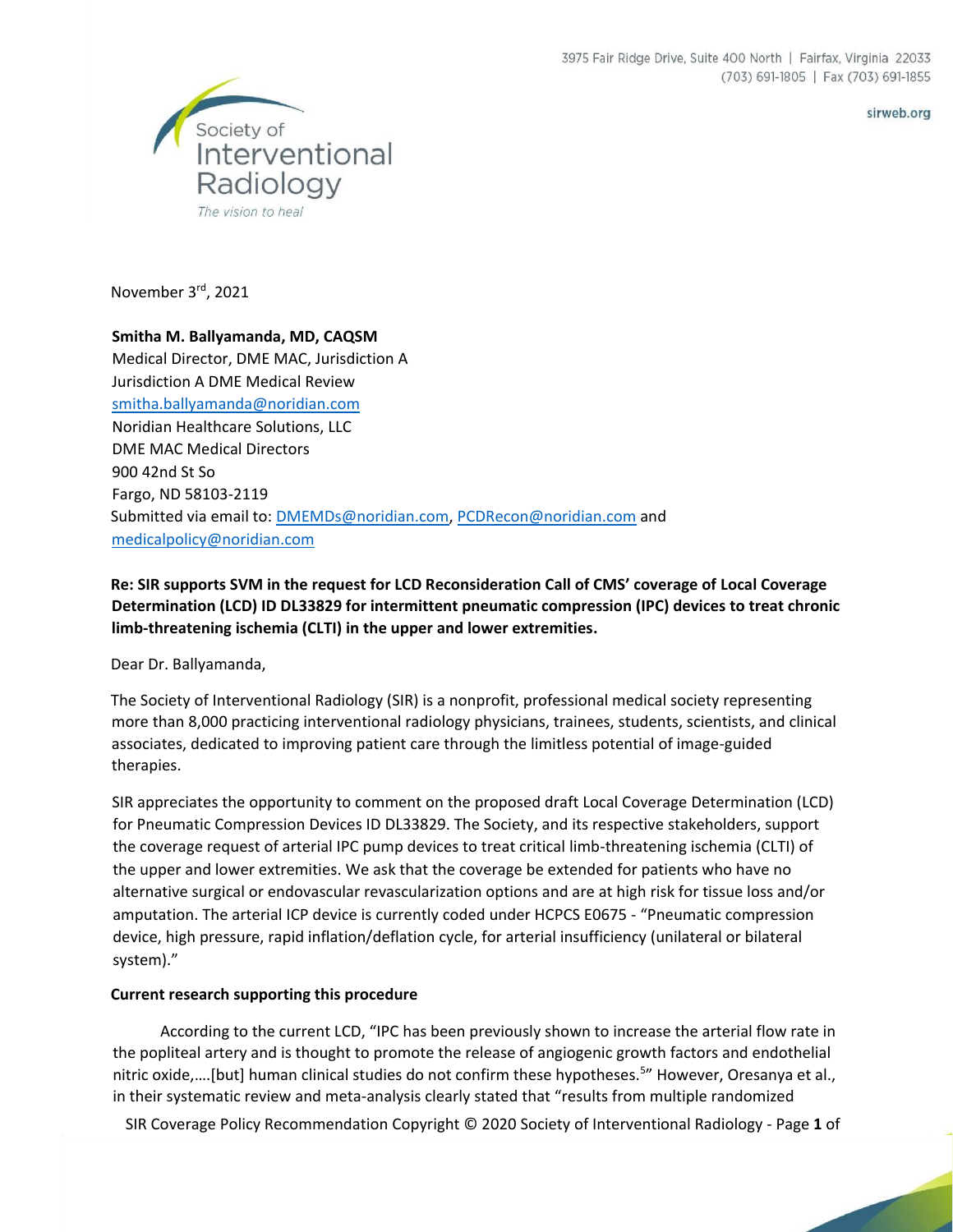controlled trials suggest that limb compression is beneficial in improving ACD" within human trials. Most importantly, the study confirms that the arterial flow, cutaneous blood flow, growth factors, and nitric oxide are all significantly enhanced using IPC to treat CLTI.

According to M. Mark Melin, MD FACS RPVI FACCWS, and his distinguished group of ambassadors to prevent limb amputations, the draft LCD discounts physiological and anatomical studies and refuses to use them to evaluate efficacy. Even in situations wherein efficacy is proven, the LCD then dismisses the studies for having a small sample size. However, when reviewing the evidence provided to rebuttal this notion, one can see that the average sample size for the human clinical trials was at least 34 participants with a  $p < 0.05$ .

The LCD also repeatedly indicates that the current research and market data is insufficient to adequately designate arterial IPC as safe, effective, reasonable, and necessary to provide our patients with a viable option to amputation where no other options are available. It harbors the narrative that even if the appropriate sample size were selected for a clinical trial, there would still be an inappropriate assessment of the target population. Why? The LCD stipulates that patients studied do not represent Medicare eligibility. The most susceptible patient populations are unlikely to improve outcomes without first improving access to higher intensity quality care measures. However, as one may dig deeper into the target population, mostly African Americans; the clear concise is that these communities are far less likely to access more advanced surgical options for limb salvage. Thus, given a proper workup for CLI, providing patients with all available treatments to prevent amputation makes good sense.

Finally, the DME MACs have indicated that they respond to a collection of vascular and surgical specialties with extensive clinical and academic research experience. However, by failing to accept the recommendations made by key stakeholders such as SVM and SIR, then DME MAC medical directors are reinforcing the lower quality of life for patients and leaving them with only one option, amputation. Therefore, if there is a need to consult with experts within this clinical specialty area, then **SIR strongly supports the Society of Vascular Medicine (SVM) recommendations for the re-consideration of CMS' coverage of Local Coverage Determination (LCD) ID DL33829. In re-establishing the coverage, SIR recommends that reimbursement be provided for intermittent pneumatic compression (IPC) devices to treat chronic limb-threatening ischemia (CLTI) in the upper and lower extremities.**

Once again, SIR appreciates the opportunity to provide feedback on this policy. If any additional information is required, please contact Keith Hume, SIR Executive Director, at [khume@sirweb.org.](mailto:khume@sirweb.org)

Sincerely,

Matthew S. Johnson, MD, FSIR President

Cc: Keith Hume, SIR Executive Director Parag Patel, MD, FSIR, President-elect

SIR Coverage Policy Recommendation Copyright © 2020 Society of Interventional Radiology - Page **2** of

**15**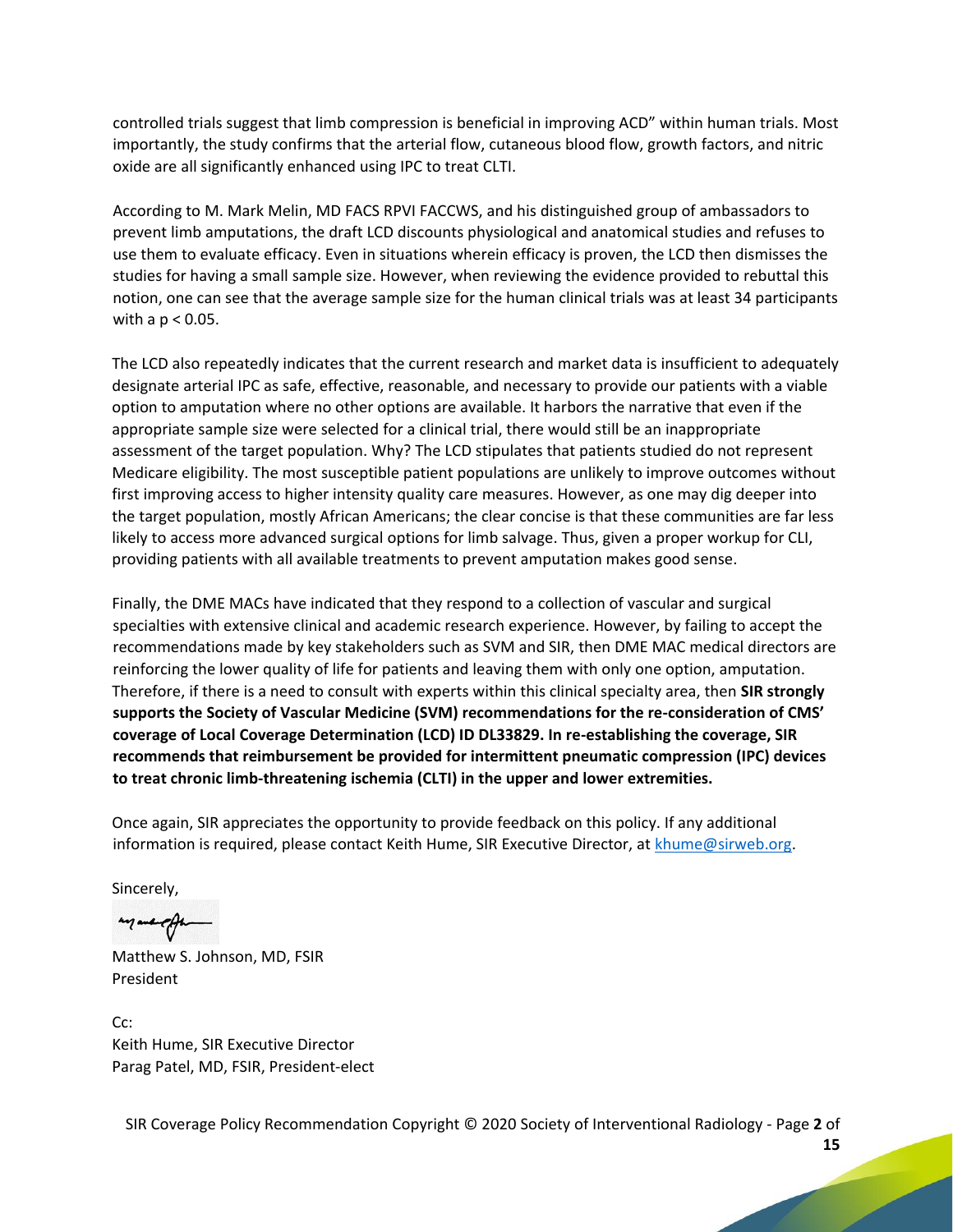SIR Coverage Policy Recommendation Copyright © 2020 Society of Interventional Radiology - Page **3** of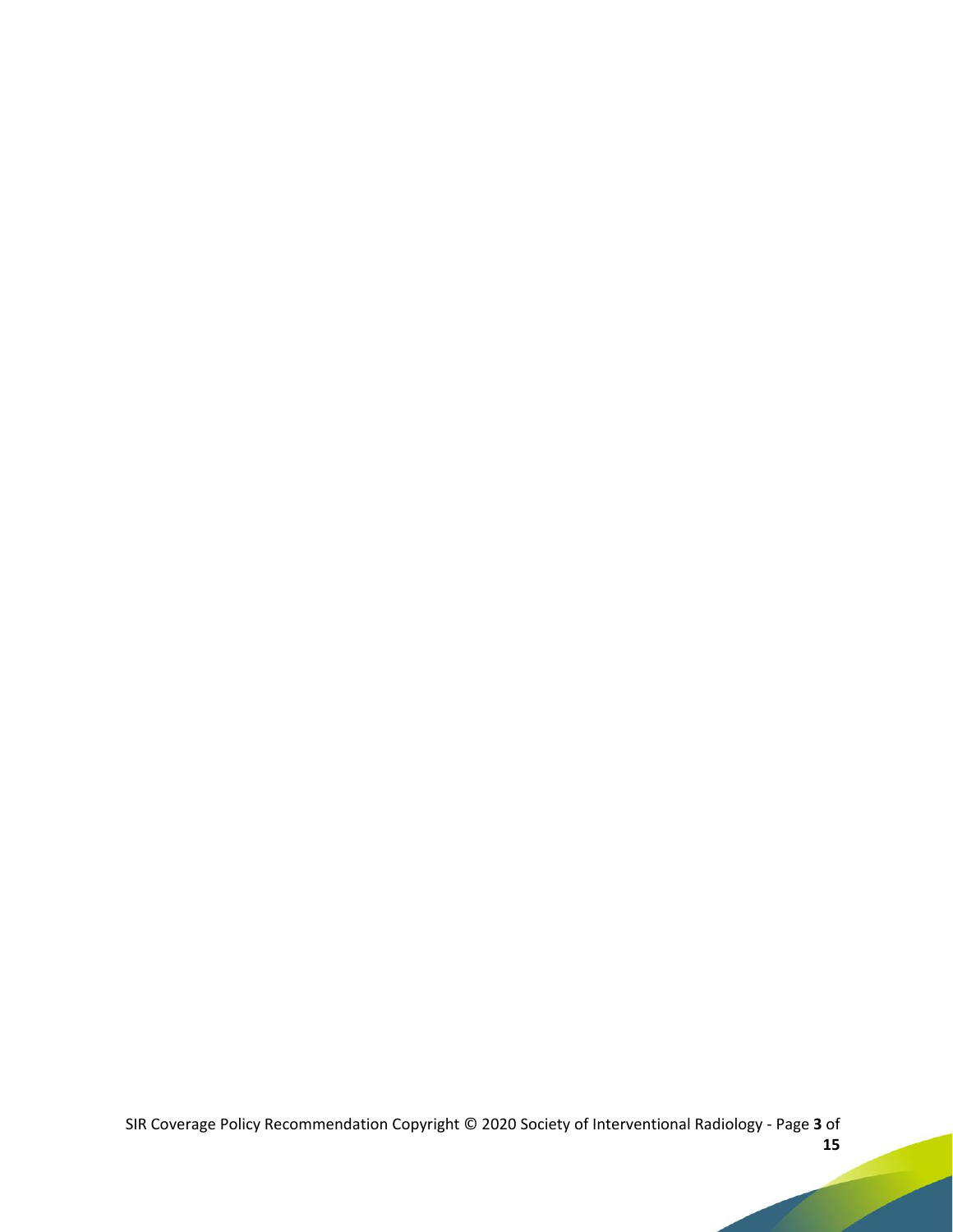Society of Interventional Radiology

The vision to heal®

# **CARRIER ADVOCACY LETTER**

### **CREATED BY**

CARRIER ADVOCACY WORKGROUP

# **SUPPORTED BY**

- · Economics Committee
- · Government Affairs Committee
- · SIR Service Line Advisory Board

## **STAFFED BY**

Miata Koroma Senior Director, Clinical and Practice Affairs mkoroma@sirweb.org SIR Coverage Policy Recommendation Copyright © 2020 Society of Interventional Radiology - Page **4** of **15**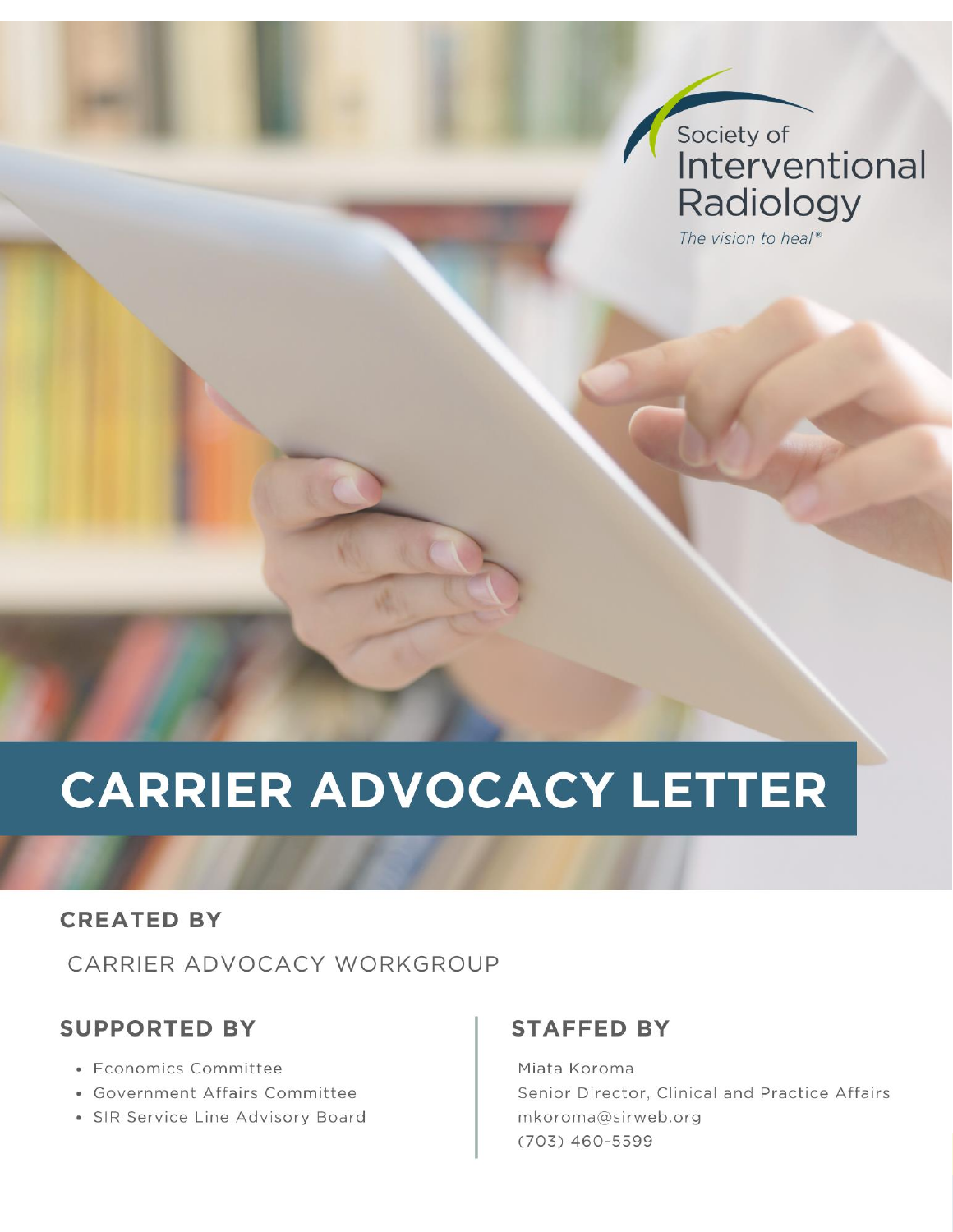#### **Introduction**

The Society of Interventional Radiology (SIR) is a professional medical association that represents approximately 8,000 members, including most U.S. physicians practicing in the specialty of vascular and interventional radiology. Society is dedicated to improving public health through pioneering advances in minimally invasive, image-guided therapies. Therefore, the society appreciates the opportunity to comment on the proposed draft Local Coverage Determination (LCD) for Pneumatic Compression Devices ID DL33829.

SIR and SVM are requesting coverage of arterial ICP pump devices for the treatment of patients with limb-threatening ischemia (critical limb-threatening ischemia – CLTI also called critical limb ischemia – CLI) of the upper and lower extremities who have no alternative options for surgical or endovascular revascularization and are at high risk for tissue loss and/or amputation. The arterial ICP device is currently coded under HCPCS E0675 ("Pneumatic compression device, high pressure, rapid inflation/deflation cycle, for arterial insufficiency (unilateral or bilateral system)").

We have carefully reviewed the draft LCD, which concludes that claims for E0675 will be denied as unreasonable and necessary. Accordingly, we present our response to the statements, opinions, and conclusions reached as a result of this.

#### **Methodology**

The Carrier Advocacy Workgroup addresses urgent carrier advocacy issues by reviewing existing research and coverage caps within specific policies. The chair and staff liaison have biweekly conference calls to prioritize and distribute work to the volunteers. In addition, the committee holds monthly conference calls to review and approve workgroup output.

The primary author of this Request: M. Mark Melin, MD FACS RPVI FACCWS, may be contacted for a response, questions, or requests of additional information at University of Minnesota Physicians, M Health Fairview Wound Healing Institute, Edina, MN Office tel. 952.915.8770 Cell: 952-237-3157 Email- [mmelin4@fairview.org](mailto:mmelin4@fairview.org)

#### **Co-signers:**

Thom Rooke, MD, Past President of the Society for Vascular Medicine, Mayo Clinic Vascular Medicine, Rochester, MN. [Rooke.thom@mayo.edu](mailto:Rooke.thom@mayo.edu)

Anthony J. Comerota, MD FACS FACC, Medical Director Eastern Region, Inova Heart and Vascular Institute Inova Alexandria Hospital, Alexandria, VA [anthonyjcomerota@gmail.com](mailto:anthonyjcomerota@gmail.com)

Paul S. van Bemmelen, MD Ph.D., Distinguished Fellow of the Society for Vascular Surgery, Department of Surgery, Professor of Surgery, Temple University Hospital, Philadelphia, PA. [Paul.vanBemmelen@tuhs.temple.edu](mailto:Paul.vanBemmelen@tuhs.temple.edu)

Jeffrey A. Niezgoda, MD, MAPWCA, FACHM, CHWS, President American Professional Wound Care Association, President and Chief Medical Officer, AZH Wound & Vascular Centers, Milwaukee, WI. [JNiezgoda@AZHCenters.com](mailto:JNiezgoda@AZHCenters.com)

Charles Andersen, MD FACS MAPWCA Chief of Wound Care Service, Madigan Army Medical Center

Clinical Professor of Surgery U.W., USUHS Tacoma, Washington. cande98752@aol.com

Yung-Wei Chi D.O., FAHA, Professor of Medicine, Vascular Center, UC Davis Health [ywchi@ucdavis.edu](mailto:ywchi@ucdavis.edu)

Raghu Kolluri, MD, President of the Society for Vascular Medicine, system medical director of Vascular Medicine at OhioHealth, Columbus, OH. [kolluri.raghu@gmail.com](mailto:kolluri.raghu@gmail.com)

Andrew Nicolaides MS FRCS FRCSE Ph.D. (Hon), Emeritus Professor of Surgery, Imperial College, London, UK and Honorary Professor of Surgery, University of Nicosia Medical School, Cyprus [anicolaides1@gmail.com](mailto:anicolaides1@gmail.com)

SIR Coverage Policy Recommendation Copyright © 2020 Society of Interventional Radiology - Page **5** of **15**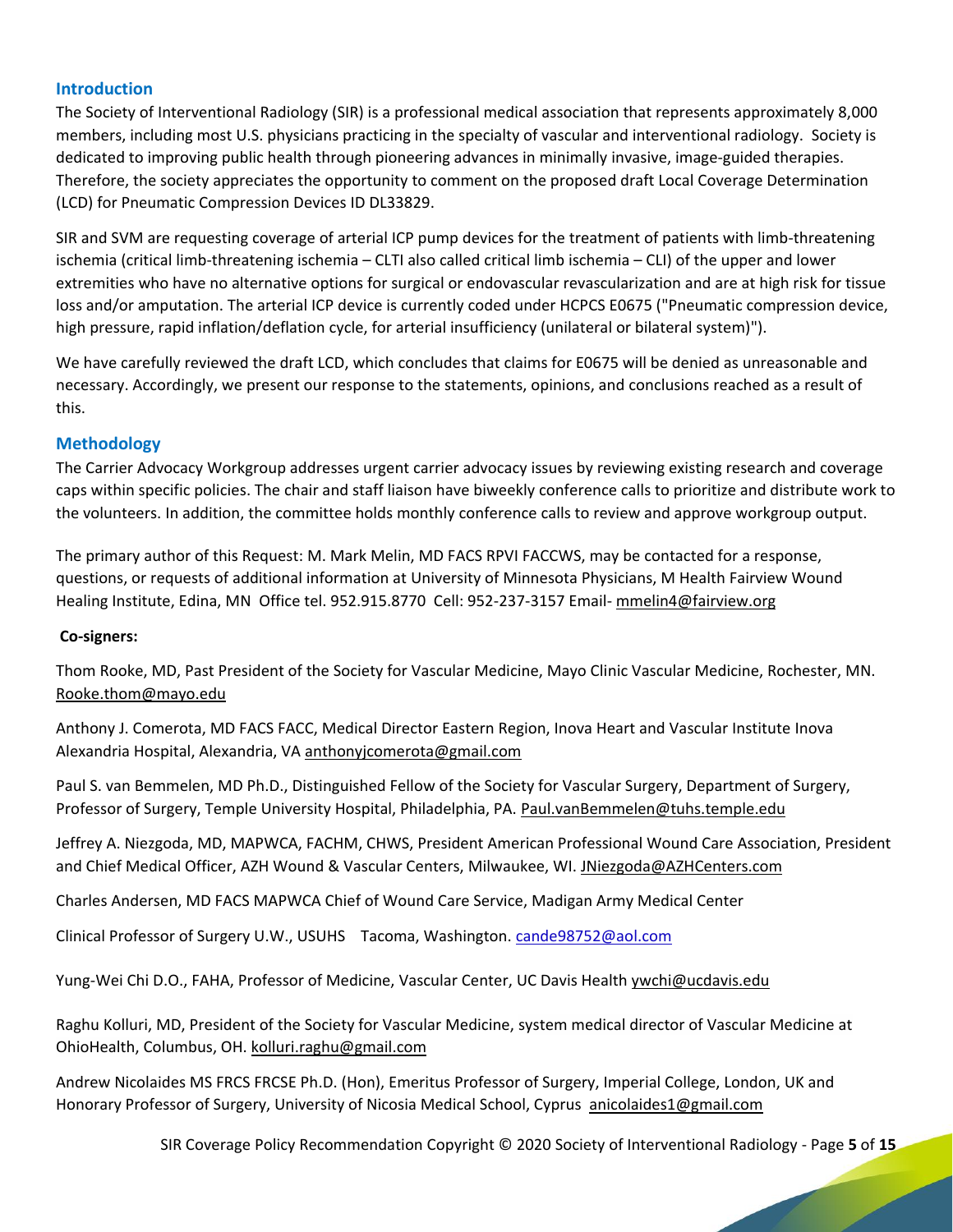Hisham S. Bassiouny, MD, FACS, Former Professor and Chief, Section of Vascular Surgery and Endovascular Therapy, University of Chicago, Chicago, Il. [hishambassiouny@gmail.com](mailto:hishambassiouny@gmail.com)

Steven Kavros, DPM, Past President- American Professional Wound Care Association 2016-2019, Mayo Clinic, Dept. of Orthopedic Surgery and Vascular Wound Healing Center 1995-2012, 1758 Sterling Rd. Waconia, MN [kavrossj@gmail.com](mailto:kavrossj@gmail.com)

Mark D. Iafrati, MD, Professor of Surgery and Director, Vanderbilt Wound Center, 1215 21st Avenue South, Suite 3300, Nashville, TN 37232 [miafrati@tuftsmedicalcenter.org](mailto:miafrati@tuftsmedicalcenter.org)

Darwin Eton MD FACS DFSVS, Retired Clinical Professor of Surgery University of Chicago Pritzker School of Medicine, Chicago IL 60614 [etond@aol.com](mailto:etond@aol.com)

George Geroulakos FRCS Ph.D. DIC, Professor and Chair of Vascular Surgery, National and Kapodistrian University of Athens, Greece. Director, Department of Vascular Surgery, Attikon University Hospital, Athens, Greece. Immediate Past President, Section of Vascular Medicine, The Royal Society of Medicine, London, UK. [g.geroulakos@imperial.ac.uk](mailto:g.geroulakos@imperial.ac.uk)

Teresa L. Carman, MD RPVI MSVM, Director Vascular Medicine, University Hospitals Cleveland Medical Center, Cleveland, OH. [teresa.carman@uhhospitals.org](mailto:teresa.carman@uhhospitals.org)

Mehdi Shishehbor, DO MPH Ph.D., Clinical Assistant Professor, Director of Interventional Cardiovascular Center, University Hospitals, Cleveland Medical Center, Cleveland, OH. [shishem@gmail.com](mailto:shishem@gmail.com)

Marcia Nusgart, R.Ph. Executive Director, Alliance of Wound Care Stakeholders, 5225 Pooks Hill Rd., Suite 627S, Bethesda, MD 20814. Woundcarestakeholders.org

Bruno T. Roseguini, Ph.D., Assistant Professor of Exercise Physiology, Department of Health and Kinesiology, Purdue University, West Lafayette, IN. Principal investigator of the ongoing clinical trial entitled "Intermittent pneumatic compression to improve the outcome of revascularization for severe peripheral artery disease: a pilot study." [brosegui@purdue.edu](mailto:brosegui@purdue.edu)

Chugo Rinoie, DPM, Doctor of Podiatric Medicine, Certificate wound specialist, America board of Podiatric orthopedic, Methodist Hospital of Southern California, Visiting professor at Osaka University Cardiac surgery, Osaka, Japan. [rinoie@att.net](mailto:rinoie@att.net)

Gianni Belcaro, MD Ph.D., Profession Angiology, Irvine<sup>3</sup> labs, Dept SMO Biotec, G D'Annunzio University, Outpatient Vascular Surgery & School of Cardiology, Chieti\_Pescar, Italy. [cardres@abol.it](mailto:cardres@abol.it)

Awais Siddique, MD, Medical Director, AZH Vascular Center, Interventional Radiology, Milwaukee, WI. [ASiddique@AZHCenters.com](mailto:ASiddique@AZHCenters.com)

Michael Shao, MD, Section Chief, Vascular Surgery, Swedish Hospital, Swedish Hospital Wound Clinic, Chicago, IL 60626 [mshao@schosp.org](mailto:mshao@schosp.org)

#### **Background information**

The LCD indicates concern that patients studied do not represent those of Medicare eligibility is misplaced to the extent that almost all patients studied with CLI were of Medicare age 65 or over: Kavros (3) 68.7- 71.3 IQR; Labropoulos (45) range of 65 to 83 years; Sultan (59) 68 to 81 years IQR; Montori (52) 63-79 IQR; van Bemmelen (65) 76.2 mean age.…the most susceptible patient populations are unlikely to realize improvement in outcomes without first improving access to higher intensity quality care measures. - This statement in the LCD draft relates to African American communities with less access to more advanced surgical options for limb salvage. Contrary to the LCD draft's opinion that improvement in

SIR Coverage Policy Recommendation Copyright © 2020 Society of Interventional Radiology - Page **6** of **15**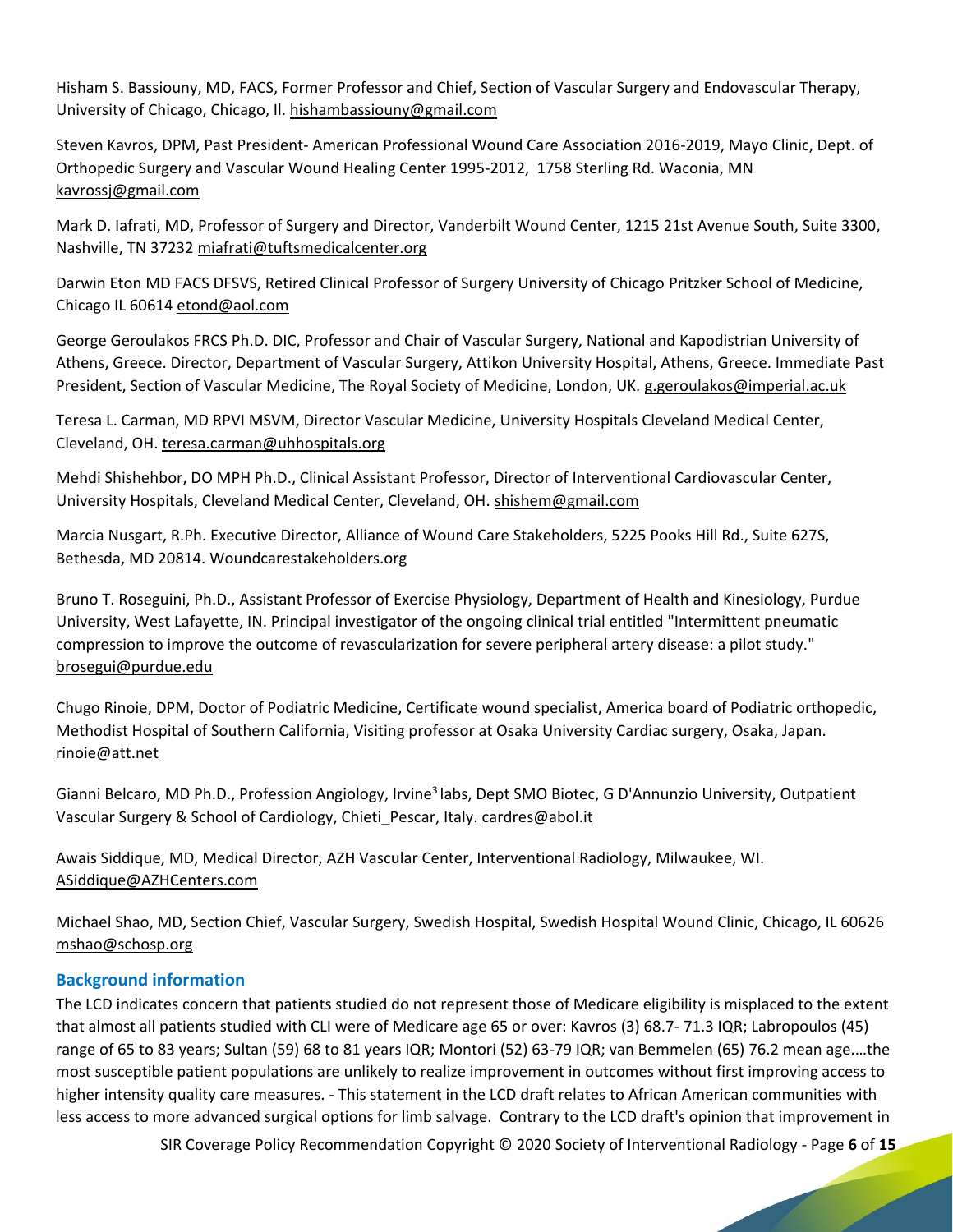outcome is "unlikely" without access to surgery, it is reasonable and necessary to provide this option where access to existing treatments is less available. Given a proper workup for CLI, providing patients with all available treatments to prevent amputation makes good sense.

There is no data that rural, Hispanic, African American or any other identifiable population has different anatomy, physiology, or biochemistry regarding PAD, suggesting any different result from the populations studied.

The Veterans Administration's Preservation-Amputation-for-Veterans Everywhere (PAVE) Program was created in 1993 to prevent limb amputations by providing the best possible care to ensure the Veteran receives optimal and compassionate patient-centered care by implementing evidence-based prevention practices (VHA Directive 1410). According to one of the several suppliers of devices within that framework, V.A. medical centers have been using arterial IPC devices for the past 22 years for approximately 6000 patients. This demonstrates that the often-overwhelmed V.A. system sees efficacy and value in providing this treatment modality.

#### **Services interventions: Diagnostic and therapeutic**

The draft LCD states in the 7th paragraph on page 8: "IPC has been previously shown to increase the arterial flow rate in the popliteal artery and is thought to promote the release of angiogenic growth factors and endothelial nitric oxide, an intrinsic vasodilator. However, human clinical studies do not confirm these hypotheses (5)". Reference 5 reaches an opposite conclusion stating, "Results from multiple randomized controlled trials suggest that limb compression is beneficial in improving ACD." Further, numerous supplied studies have shown that arterial flow, cutaneous blood flow, growth factors, and NO are all significantly enhanced. Thus, human trials do confirm the above hypothesis.

Heterogenicity of devices- All tested devices apply close to systolic pressures to patients in the seated position, reaching pressures much more rapidly than existing IPC types, for durations of 3 to 4 seconds and with three cycles per minute. This is far more homogeneous than the existing IPC types for venous and lymphatic treatment.

#### **Scope and clinical indications**

The draft LCD states that studies were of a small sample size (<10). The meta-analysis (5) included eight RCTs, each with experimental sizes of 20 or more. There were 34 patients in the May Clinic limb salvage study (3), 62 patients with 73% amputation free survival at three years (34), 171 patients with 94% limb salvage at 3.5 years (59), Twenty limbs with CLI studied with significant increases in arterial and skin blood flow (7). Studies are considered small, or efficacy is not obtained when P values are above 0.05. All arterial IPC studies have shown P values that support the experimental (pump) group. P values account for sample size in its calculation, so the statistical significance is met when P<0.05. When an experimental group demonstrates a low P-value with small sample size, this means that the effect of the pump is large compared to the control group. Therefore, the effect of arterial IPC is large.

The draft LCD is discounting physiological and anatomical studies. These studies should be used in the evaluation of efficacy. Physiological studies of patency and blood flow are primary outcome measurements in evaluating endovascular devices and procedures such as angioplasty balloons, stents, and atherectomy devices. Two submitted studies show arteriographic evidence of collateral growth (63)(64), a long-term result that supports the durable results seen in both CLI and claudication studies. Collateralization is the reason for the durability of the IPC treatment seen in CLI studies (34)(59) and the claudication trials (10)(11)(12). The submitted studies measured significant increases in biochemical factors in support of collateral arterial growth, acute blood flow increases at several arterial levels, foot skin flow where most ischemic ulcers present, and in providing beneficial hematologic effects such as increased nitrites (NO), increased tissue factor pathway inhibitor, decreased PAI-1 (plasminogen activator inhibitor). Numerous studies have identified shear stress as a regulator of endothelial cell function and vascular health. The rapidly applied pressure rises of arterial pumps, compared to pumps used for DVT prophylaxis and venous/lymphatic treatment, creates endothelial shear stress

SIR Coverage Policy Recommendation Copyright © 2020 Society of Interventional Radiology - Page **7** of **15**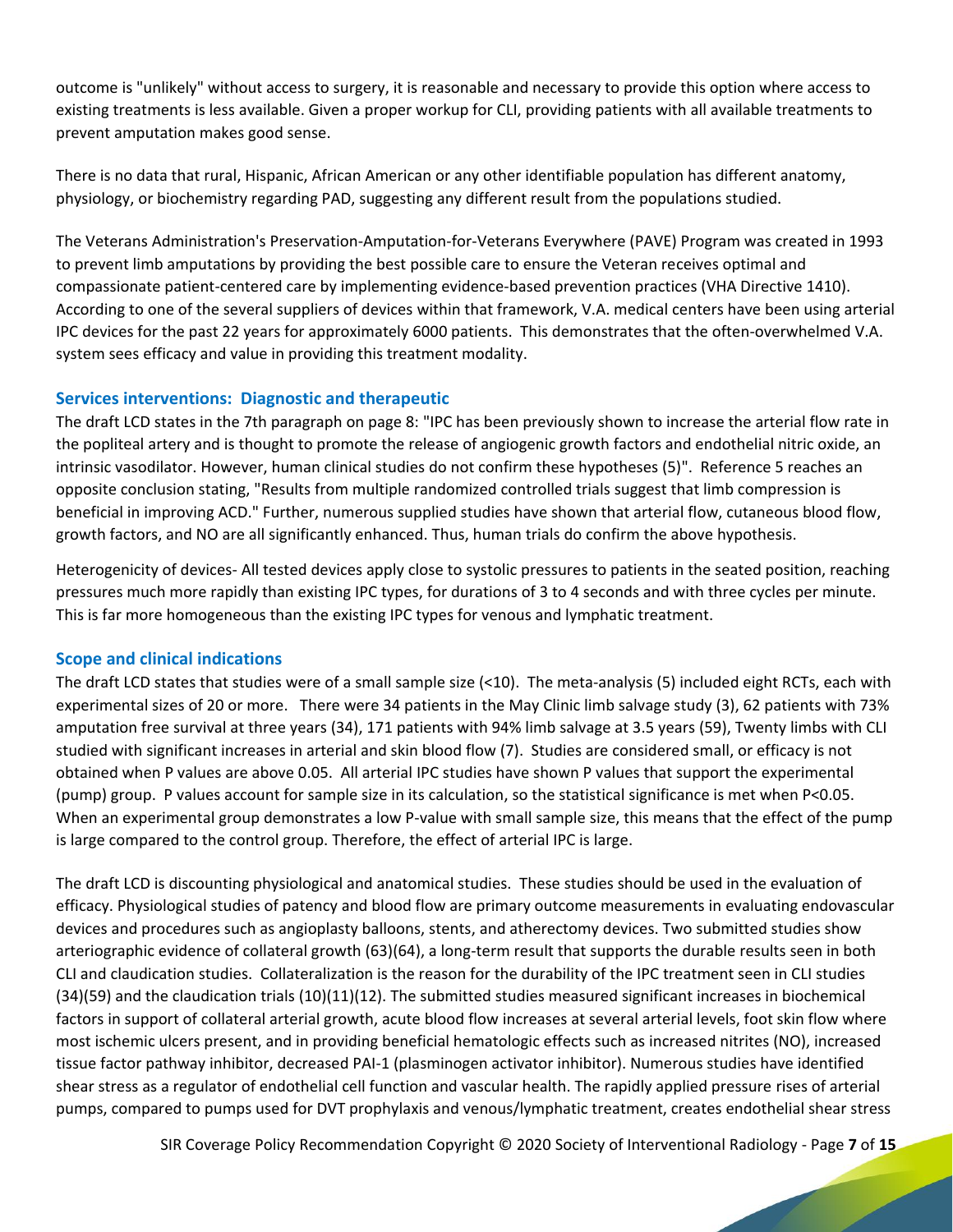that is largely diminished in obstructed arteries. Discounting these important studies detracts significantly from the total evidence picture that supports the use of this modality, as we recommend for no-option CLI patients.

#### **Rationale**

The draft LCD states that there is a high probability for bias without sham controls and blinding- Sham controls are not considered ethical to IRBs given the lack of equipoise for critical limb ischemia and no-option limb salvage. The IRB evaluates the existing evidence for the experimental arm of a prospective trial to determine if the sham and experimental groups have balanced expectations of the outcome. We have learned that there is a lack of equipoise making a sham-controlled trial unethical. None of the study centers were financially supported by manufacturers of pump devices which reduced possible financial incentive bias. The measurements used in the submitted studies (limb salvage, TcPO2, laser Doppler skin flow, duplex ultrasound automatically calculated values, treadmill times, and distance) are quantifiable, objective, not easily altered for preferential outcomes. Sham-controlled studies were not used in evaluating the currently accepted studies as reasonable and necessary therapeutic modalities, including supervised exercise for intermittent claudication, angioplasty devices, and associated procedures.

The draft LCD stated that "…most qualified their conclusion stating a need for additional studies". These statements do not dilute previous efficacy conclusions but usually call for additional studies to provide further insight into the field of study so that further advancements can be made.

Insufficient data to determine the durability of outcome- Several submitted studies show the durability of outcome up to 3.5 years. This is at least as good as durability expected with endovascular procedures.

Data insufficiency- The submitting physicians with support from several pertinent societies are asserting that, contrary to the opinion expressed in the LCD draft, there is adequate evidence of sufficient data that arterial IPC is safe, effective, reasonable, and necessary to provide our patients with a viable option to amputation where no other options are available.

The LCD draft statement that "Though there are several peer-reviewed published clinical studies demonstrating that IPC has a positive net health outcome in patients with CLI deemed inoperable or unsuitable for revascularization, it is uncertain if this treatment is effective" is opinionated and self-contradicting. The submitting physicians and SVM, many of whom are experts and thought leaders, are clearly of the opposite opinion.

Exclusion of comorbidities- The submitted IPC studies have reasonably excluded many Medicare-eligible patients who would not be candidates for this therapy.

We appreciate the statement that "…the DME MACs are unable to make recommendations for or against IPC with any certainty". However, our responders are a collection of vascular medical and surgical specialists with extensive clinical and academic research experience. The published research alone is enough for those who treat these patients to have established efficacy for this patient population. Additionally, our experience with this modality significantly reinforces our comfort in recognizing its need for these unfortunate patients with no likely option other than amputation.

Specialty society recommendations- The specialty society recommendations in the draft LCD are dated 2016 and 2019. With the benefit of member input, more recent society recommendations now endorse arterial IPC in no-option CLI patients. In addition, the Society of Vascular Medicine now supports the LCD request with the unanimous consent of its board. Thus, SVM is best situated to evaluate this medical modality without possible conflicts of interest from surgical organizations. Letters of specialty society recommendations are attached.

SIR Coverage Policy Recommendation Copyright © 2020 Society of Interventional Radiology - Page **8** of **15**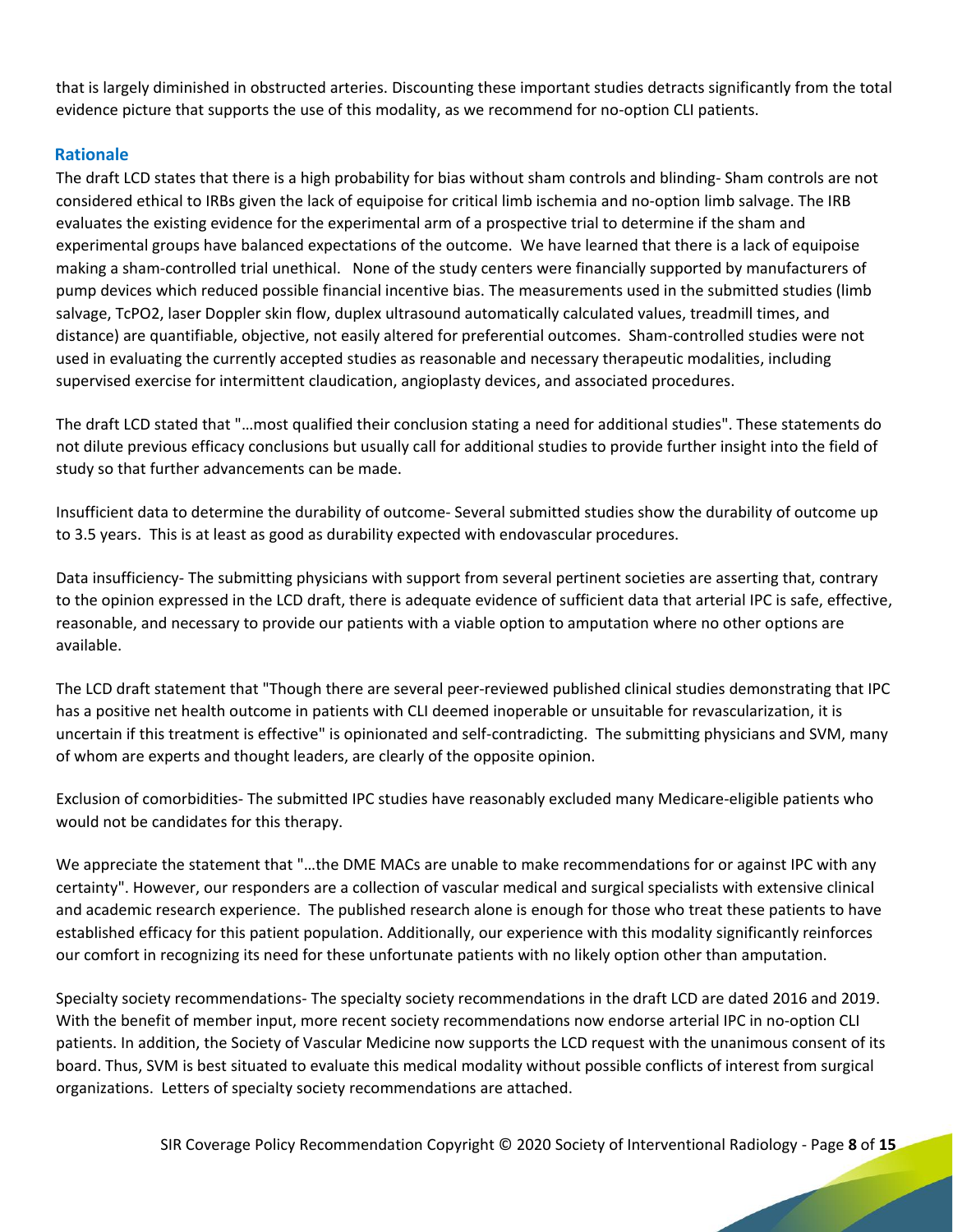In summary, we are pained to tell our lower and fixed-income patients that amputation is their only option while knowing full well that there is a very low risk, home care option with good probabilities of pain relief, wound healing, and limb salvage. This tool is needed as part of the vascular and wound care specialist's treatment armamentarium to use judiciously for those no-option CLI patients. They must otherwise rely on opioids for pain relief, extensive wound care, and morbidities amputation. We urge the DME MACS to consider the combined biographical strength of our responding group for the many years of providing research leadership, training of upcoming physicians, and dedication to patient care.

With tremendous respect, we request and support the finding of reasonable and necessary by the DME MACS that will allow us to provide the best possible cares and outcomes for the patients we are committed to serving.

#### **References**

- 1. Norgren L, Hiatt WR, Dormandy JA, Nehler MR, Harris KA, Fowkes FGR. Inter-Society Consensus for the Management of Peripheral Arterial Disease (TASC II). European Journal of Vascular and Endovascular Surgery. 2007;33(1): S1-S75. doi: 10.1016/j.ejvs.2006.09.024
- 2. Schainfeld RM. Management of peripheral arterial disease and intermittent claudication. J Am Board Fam Pract. Nov-Dec 2001;14(6):443-50.
- 3. Kavros SJ, Delis KT, Turner NS, et al. Improving limb salvage in critical ischemia with intermittent pneumatic compression: a controlled study with 18-month follow-up. J Vasc Surg. Mar 2008;47(3):543-9. doi: 10.1016/j.jvs.2007.11.043
- 4. Norgren L, Hiatt WR, Dormandy JA, et al. Inter-Society Consensus for the Management of Peripheral Arterial Disease (TASC II). J Vasc Surg. Jan 2007;45 Suppl S: S5-67. doi: 10.1016/j.jvs.2006.12.037
- 5. Oresanya L, Mazzei M, Bashir R, et al. Systematic review and meta-analysis of high-pressure intermittent limb compression for the treatment of intermittent claudication. J Vasc Surg. Feb 2018;67(2):620-628 e2. doi: 10.1016/j.jvs.2017.11.044
- 6. Alvarez OM, Wendelken ME, Markowitz L, Comfort C. Effect of High-pressure, Intermittent Pneumatic Compression for the Treatment of Peripheral Arterial Disease and Critical Limb Ischemia in Patients Without a Surgical Option. Wounds. Nov 2015;27(11):293-301.
- 7. Labropoulos N, Leon LR, Jr., Bhatti A, et al. Hemodynamic effects of intermittent pneumatic compression in patients with critical limb ischemia. J Vasc Surg. Oct 2005;42(4):710-6. doi: 10.1016/j.jvs.2005.05.051
- 8. Louridas G, Saadia R, Spelay J, et al. The ArtAssist Device in chronic lower limb ischemia. A pilot studies. Int Angiol. Mar 2002;21(1):28-35.
- 9. Berni A, Tromba L, Falvo L, et al. Randomized study on the effects of different strategies of intermittent pneumatic compression for lower limb claudication. G Chir. Jun-Jul 2009;30(6-7):269-73.
- 10. Kakkos SK, Geroulakos G, Nicolaides AN. Improvement of the walking ability in intermittent claudication due to superficial femoral artery occlusion with supervised exercise and pneumatic foot and calf compression: a randomised controlled trial. Eur J Vasc Endovasc Surg. Aug 2005;30(2):164-75. doi: 10.1016/j.ejvs.2005.03.011
- 11. Delis KT, Nicolaides AN. Effect of intermittent pneumatic compression of foot and calf on walking distance, hemodynamics, and quality of life in patients with arterial claudication: a prospective randomized controlled study with 1-year follow-up. Ann Surg. Mar 2005;241(3):431-41. doi: 10.1097/01.sla.0000154358.83898.26
- 12. Ramaswami G, D'Ayala M, Hollier LH, Deutsch R, McElhinney AJ. Rapid foot and calf compression increase walking distance in patients with intermittent claudication: results of a randomized study. J Vasc Surg. May 2005;41(5):794-801. doi: 10.1016/j.jvs.2005.01.045

SIR Coverage Policy Recommendation Copyright © 2020 Society of Interventional Radiology - Page **9** of **15**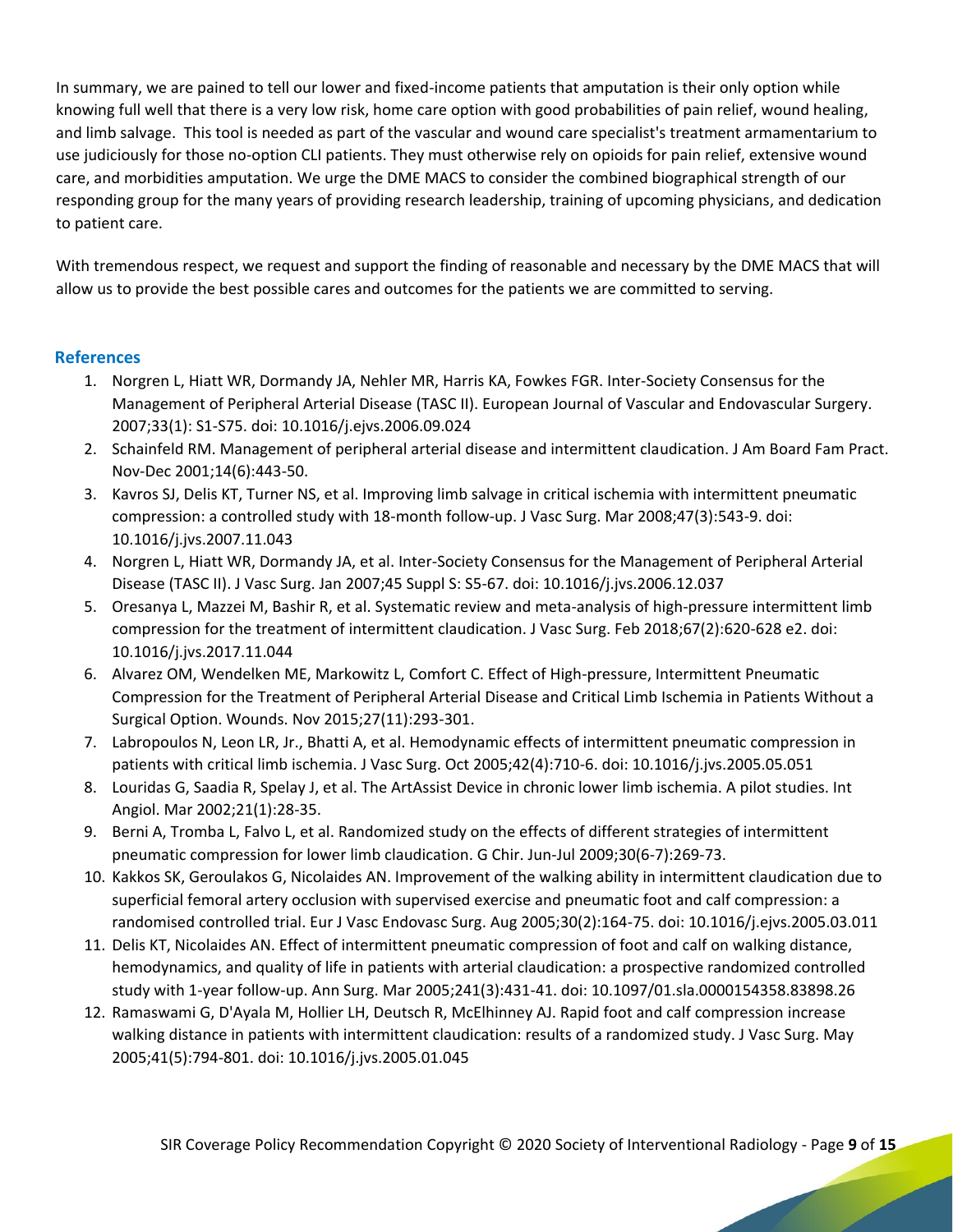- 13. van den Houten MM, Gommans LN, van der Wees PJ, Teijink JA. Minimally Important Difference of the Absolute and Functional Claudication Distance in Patients with Intermittent Claudication. Eur J Vasc Endovasc Surg. Mar 2016;51(3):404-9. doi: 10.1016/j.ejvs.2015.11.008
- 14. McGinigle KL, Minc SD. Disparities in amputation in patients with peripheral arterial disease. Surgery. Jun 2021;169(6):1290-1294. doi: 10.1016/j.surg.2021.01.025
- 15. Newhall K, Spangler E, Dzebisashvili N, Goodman DC, Goodney P. Amputation Rates for Patients with Diabetes and Peripheral Arterial Disease: The Effects of Race and Region. Ann Vasc Surg. Jan 2016; 30:292-8 e1. doi: 10.1016/j.avsg.2015.07.040
- 16. Pandit V, Nelson P, Kempe K, et al. Racial and ethnic disparities in lower extremity amputation: Assessing the role of frailty in older adults. Surgery. Dec 2020;168(6):1075-1078. doi: 10.1016/j.surg.2020.07.015
- 17. O'Donnell TFX, Powell C, Deery SE, et al. Regional variation in racial disparities among patients with peripheral artery disease. J Vasc Surg. Aug 2018;68(2):519-526. doi: 10.1016/j.jvs.2017.10.090
- 18. Goodney PP, Holman K, Henke PK, et al. Regional intensity of vascular care and lower extremity amputation rates. J Vasc Surg. Jun 2013;57(6):1471-79, 1480 e1-3; discussion 1479-80. doi: 10.1016/j.jvs.2012.11.068
- 19. Gerhard-Herman MD, Gornik HL, Barrett C, et al. 2016 AHA/ACC Guideline on the Management of Patients with Lower Extremity Peripheral Artery Disease: A Report of the American College of Cardiology/American Heart Association Task Force on Clinical Practice Guidelines. Circulation. Mar 21, 2017;135(12):e726-e779. doi:10.1161/CIR.0000000000000471
- 20. Conte MS, Bradbury AW, Kolh P, et al. Global vascular guidelines on the management of chronic limbthreatening ischemia. J Vasc Surg. Jun 2019;69(6S):3S-125S e40. doi: 10.1016/j.jvs.2019.02.016
- 21. Abu Dabrh AM, Steffen MW, Asi N, et al. Nonrevascularization-based treatments in patients with severe or critical limb ischemia. J Vasc Surg. 2015;62(5):1330-9. e13. doi: 10.1016/j.jvs.2015.07.069
- 22. Andersen CA, Daab LJ, Le TD, Green DM, Tyminski RL, Ponticello M, Marmolejo V. Treatment of Nonreconstructable Critical Limb Ischemia With Ischemic Wounds Utilizing a Noninvasive Intermittent Pneumatic Compression Device Monitored With Fluorescence Angiography. Wounds. 2018 Jul;30(7):191-196.
- 23. Bin Azizi, ZA. Determining the Optimum Intermittent Pneumatic Compression Stimulus for Lower Limb Venous Emptying Using Direct Pressure Measurements [dissertation]. London, UK: University of London; 1996.
- 24. Breu FX, Zelikovski A, Loberman Z, Rauh G. Efficacy and safety of a new pneumatic compression device for peripheral arterial disease with intermittent claudication: A prospective, randomized, multi-center clinical trial: a prospective, randomized, multi-center clinical trial. Phlebologie. 2014; 43:5-11
- 25. Chang ST, Hsu JT, Chu CM, Pan KL, Jang SJ, Lin PC, Hsu HC, Huang KC. Using intermittent pneumatic compression therapy to improve quality of life for symptomatic patients with infrapopliteal diffuse peripheral obstructive disease. Circ J. 2012;76(4):971-6. doi: 10.1253/circj. cj-11-1229.
- 26. Delis KT. The case for intermittent pneumatic compression of the lower extremity as a novel treatment in arterial claudication. Perspect Vasc Surg Endovasc Ther. 2005 Mar;17(1):29-42.
- 27. Delis KT, Azizi ZA, Stevens RJ, Wolfe JH, Nicolaides AN. Optimum intermittent pneumatic compression stimulus for lower-limb venous emptying. Eur J Vasc Endovasc Surg. 2000 Mar;19(3):261-9.
- 28. Delis KT, Husmann MJ, Cheshire NJ, Nicolaides AN. Effects of intermittent pneumatic compression of the calf and thigh on arterial calf inflow: a study of normals, claudicants, and grafted arteriopaths. Surgery. 2001 Feb;129(2):188-95.
- 29. Delis KT, Husmann MJ, Nicolaides AN, Wolfe JH, Cheshire NJ. Enhancing foot skin blood flux in peripheral vascular disease using intermittent pneumatic compression: controlled study on claudicants and grafted arteriopaths. World J Surg. 2002;26(7):861-866.
- 30. Delis KT, Husmann MJ, Szendro G, Peters NS, Wolfe JH, Mansfield AO. Haemodynamic effect of intermittent pneumatic compression of the leg after infrainguinal arterial bypass grafting. Br J Surg. 2004 Apr;91(4):429-34.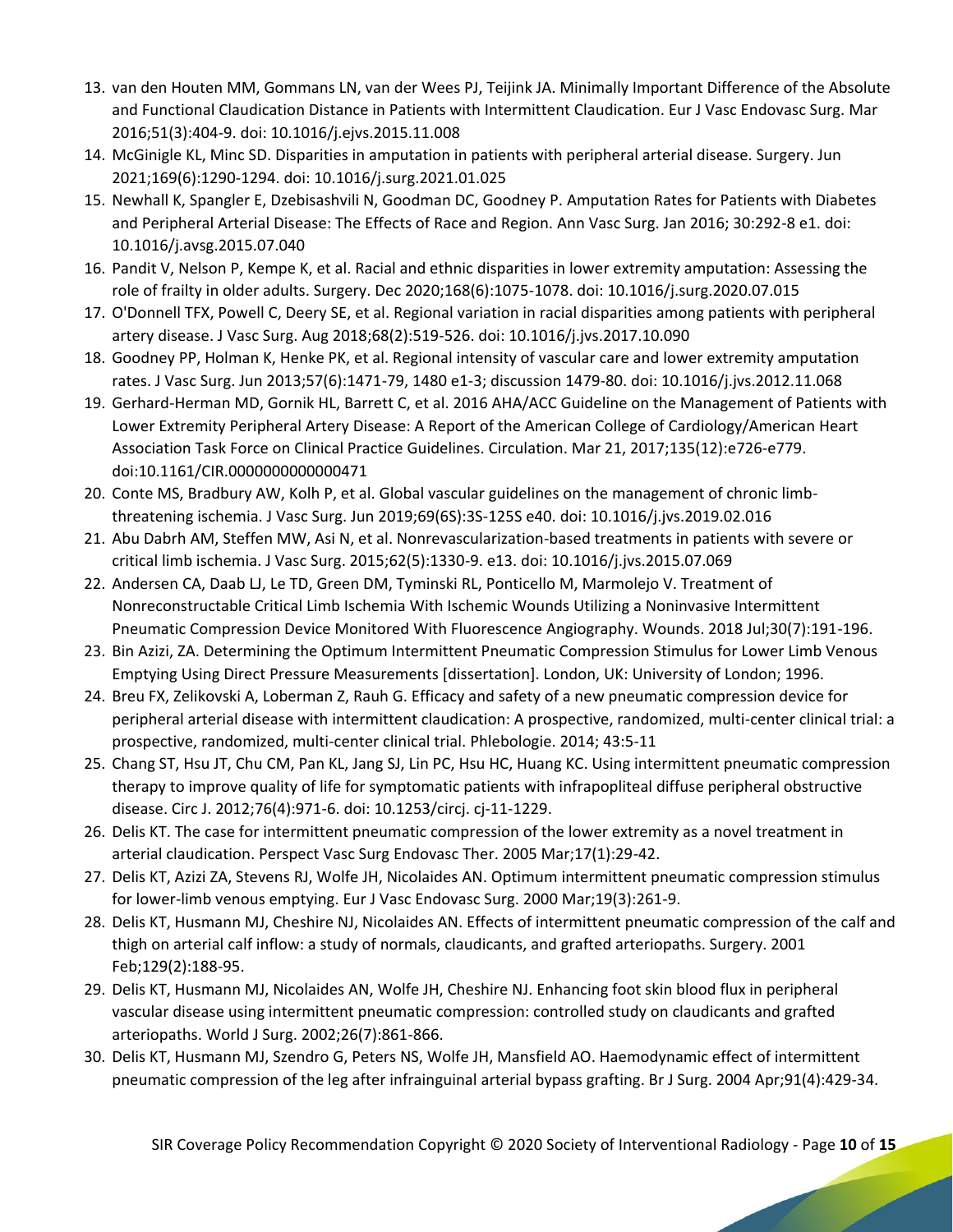- 31. Delis KT, Nicolaides AN, Stansby G. Effect of posture on popliteal artery hemodynamics. Arch Surg. 2000 Mar;135(3):265-9.
- 32. Delis KT, Nicolaides AN, Wolfe JH, Stansby G. Improving walking ability and ankle brachial pressure indices in symptomatic peripheral vascular disease with intermittent pneumatic foot compression: a prospective controlled study with one-year follow-up. J Vasc Surg. 2000 Apr;31(4):650-61.
- 33. Delis, KT, Slimani, G, Hafez, HM, Nicolaides, AN. Enhancing Venous Outflow in the Lower Limb with Intermittent Pneumatic Compression. A Comparative Haemodynamic Analysis on the Effect of Foot vs. Calf vs. Foot and Calf Compression. Eur J Vasc Endovasc Surg. 2000 Mar;19(3):250-60.
- 34. Eton, D, Guolin, Z, Tong, HC, Elsorady, M, Syed, ZA. Enhancing neovascularization in chronic limb-threatening ischemia. J Vasc Surg. 2015; June Suppl: 106S
- 35. Eton D, Yu H. Enhanced cell therapy strategy to treat chronic limb-threatening ischemia. J Vasc Surg. 2010 Jul;52(1):199-204.
- 36. Eze AR, Cisek PL, Holland BS, Comerota AJ Jr, Verramasuneni R, Comerota AJ. The contributions of arterial and venous volumes to increased cutaneous blood flow during leg compression. Ann Vasc Surg. 1998 Mar;12(2):182- 6.
- 37. Eze AR, Comerota AJ, Cisek PL, Holland BS, Kerr RP, Veeramasuneni R, Comerota AJ Jr. Intermittent calf and foot compression increases lower extremity blood flow. Am J Surg. 1996 Aug;172(2):130-4; discussion 135.
- 38. Feuerhake IL, Henneberg EW, Høgh A. Intermitterende pneumatisk kompressions-behandling ved underekstremitetsiskæmi uden kirurgiske behandlingstilbud [The use of intermittent pneumatic compression for critical limb ischaemia without vascular surgery reconstruction]. Ugeskr Laeger. 2016;178(11): V12150982.
- 39. Gardner, AMN, Fox, RH. The Return of Blood to the Heart. London: John Libbey; 1989.
- 40. GRADEpro GDT: GRADEpro Guideline Development Tool [Software]. McMaster University, 2020 (developed by Evidence Prime, Inc.). Available from gradepro.org.
- 41. Guarneri,G, Tiengo, A. Haemorrologic and Clotting Alterations in the Pathogenesis of the Diabetic Foot. In Faglia, E, Giuffrida, G, Oriani, G, ed. The Ischaemic Diabetic Foot. Milano, Italy: Kurtis. 1999: 17-23.
- 42. Husmann M, Willenberg T, Keo HH, Spring S, Kalodiki E, Delis KT. Integrity of venoarteriolar reflex determines level of microvascular skin flow enhancement with intermittent pneumatic compression. J Vasc Surg. 2008 Dec;48(6):1509-13.
- 43. Ishibashi, H, Ohta, T, Hosaka, M, Sugimoto, I, Nehei, T, Kawanishi, J. Intermittent Pneumatic Compression Therapy for Chronically Ischemic Legs. In Iwai, T, Ohta, T, Sasajima, T, Ishibashi, H, and Nishikimi, N, ed. Breakthrough in the Treatment for Critical Limb Ischemia in Japan. Japanese Society for Limb Salvage Research. 2004: 65-71.
- 44. Jolissaint, J, Shah, SK, Martin, MC, Raffetto, JD, McPhee, JT. Risk Prediction of 30-day mortality after lower extremity major amputation. New England Society for Vascular Surgery. Dec 2019 70(6): 1868-1875.
- 45. Labropoulos N, Watson WC, Mansour MA, Kang SS, Littooy FN, Baker W.H. Acute effects of intermittent pneumatic compression on popliteal artery blood flow. Arch Surg. 1998 Oct;133(10):1072-5.
- 46. Levin SR, Arinze N, Siracuse JJ. Lower extremity critical limb ischemia: A review of clinical features and management. Trends Cardiovasc Med. 2020 Apr;30(3):125-130.
- 47. Liu K, Chen LE, Seaber AV, Urbaniak JR. Influences of inflation rate and duration on vasodilatory effect by intermittent pneumatic compression in distant skeletal muscle. J Orthop Res. 1999 May;17(3):415-20.
- 48. Louridas, G. A Randomized, Placebo-Controlled Limb Salvage Trial Using the ArtAssist Pneumatic Compression Device. Winnipeg Vascular and Endovascular Symposium. Winnipeg, Canada; April 2006.
- 49. Manfredini F, Malagoni AM, Felisatti M, Mandini S, Lamberti N, Manfredini R, Mascoli F, Basaglia N, Zamboni P. Acute oxygenation changes on ischemic foot of a novel intermittent pneumatic compression device and of an existing sequential device in severe peripheral arterial disease. BMC Cardiovasc Disord. 2014 Mar 31; 14:40.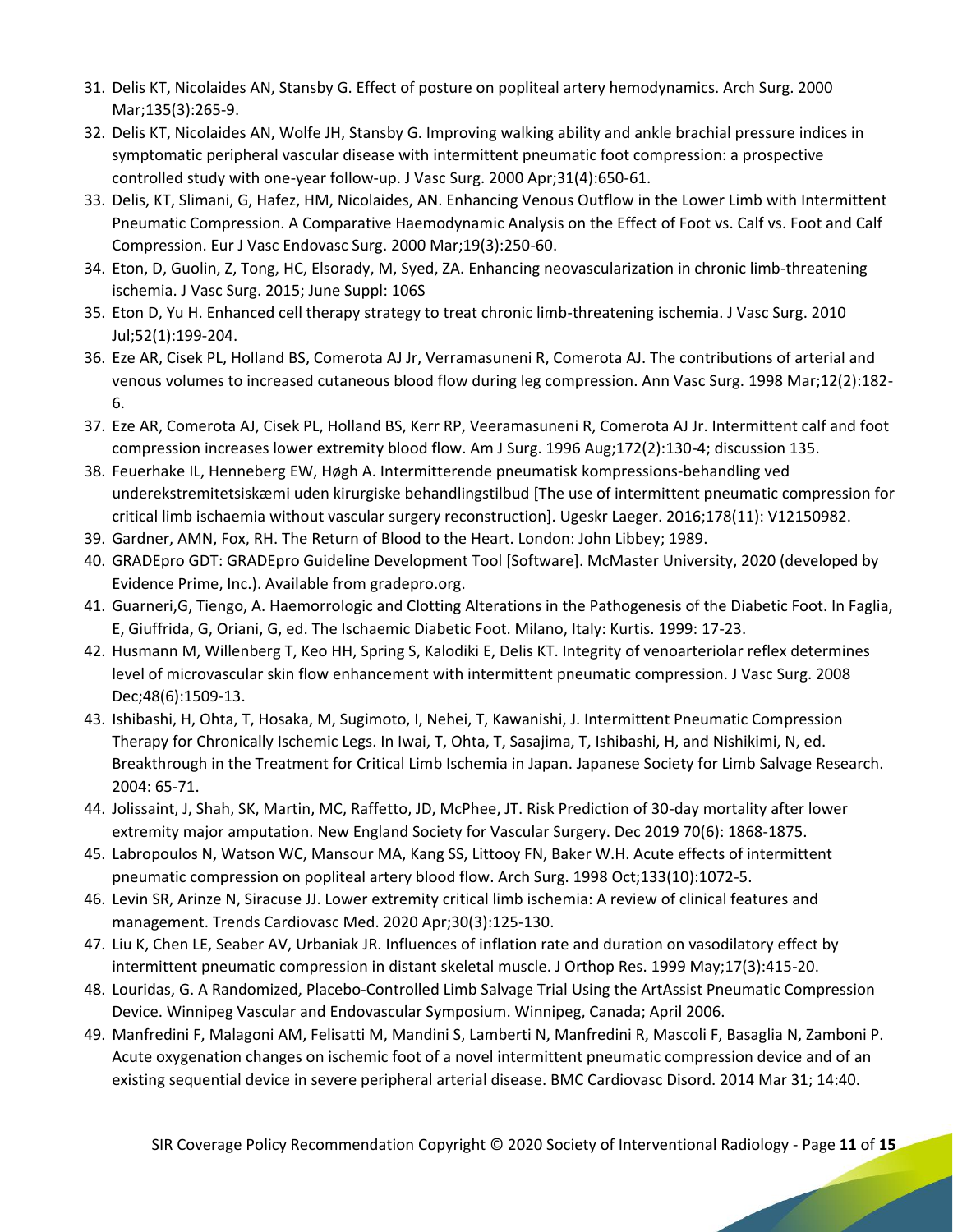- 50. Mehta T, Venkata Subramaniam A, Chetter I, McCollum P. Assessing the validity and responsiveness of diseasespecific quality of life instruments in intermittent claudication. Eur J Vasc Endovasc Surg. 2006 Jan;31(1):46-52.
- 51. Mentias A, Qazi A, McCoy K, Wallace R, Vaughan-Sarrazin M, Girotra S. Trends in Hospitalization, Management, and Clinical Outcomes Among Veterans with Critical Limb Ischemia. Circ Cardiovasc Interv. 2020 Feb;13(2): e008597.
- 52. Montori VM, Kavros SJ, Walsh EE, Rooke TW. Intermittent compression pump for nonhealing wounds in patients with limb ischemia. The Mayo Clinic experience (1998-2000). Int Angiol. 2002 Dec;21(4):360-6.
- 53. Moran PS, Teljeur C, Harrington P, Ryan M. A systematic review of intermittent pneumatic compression for critical limb ischaemia. Vasc Med. 2015;20(1):41-50. doi:10.1177/1358863X14552096
- 54. Pawlaczyk K, Gabriel M, Urbanek T, Dzieciuchowicz L, Krasinski Z, Gabriel Z, Olejniczak-Nowakowska M, Stanisic M. Effects of Intermittent Pneumatic Compression on Reduction of Postoperative Lower Extremity Edema and Normalization of Foot Microcirculation Flow in Patients Undergoing Arterial Revascularization. Med Sci Monit. 2015 Dec 21; 21:3986-92.
- 55. Pfizenmaier DH 2nd, Kavros SJ, Liedl DA, Cooper LT. Use of intermittent pneumatic compression for treatment of upper extremity vascular ulcers. Angiology. 2005 Jul-Aug;56(4):417-22.
- 56. Schünemann H, Brozek J, Guyatt G, Oxman A, editors. GRADE handbook for grading quality of evidence and strength of recommendations. Updated October 2013. The GRADE Working Group, 2013. Available from guidelinedevelopment.org/handbook.
- 57. Sterne JAC, Savovic J, Page MJ, et al. RoB 2: a revised tool for assessing risk of bias in randomised trials. BMJ. 2019;366: l4898. Published 2019 Aug 28. doi:10.1136/bmj. l4898
- 58. Sultan S, Esan O, Fahy A. Nonoperative active management of critical limb ischemia: initial experience using a sequential compression biomechanical device for limb salvage. Vascular. 2008 May-Jun;16(3):130-9. doi: 10.2310/6670.2008.00021.
- 59. Sultan S, Hamada N, Soylu E, Fahy A, Hynes N, Tawfick W. Sequential compression biomechanical device in patients with critical limb ischemia and nonreconstructible peripheral vascular disease. J Vasc Surg. 2011 Aug;54(2):440-6; discussion 446-7. doi: 10.1016/j.jvs.2011.02.057.
- 60. Tawfick WA, Hamada N, Soylu E, Fahy A, Hynes N, Sultan S. Sequential compression biomechanical device versus primary amputation in patients with critical limb ischemia. Vasc Endovascular Surg. 2013 Oct;47(7):532-9.
- 61. van Bemmelen PS, Mattos MA, Faught WE, Mansour MA, Barkmeier LD, Hodgson KJ, Ramsey DE, Sumner DS. Augmentation of blood flow in limbs with occlusive arterial disease by intermittent calf compression. J Vasc Surg. 1994 Jun;19(6):1052-8.
- 62. van Bemmelen PS, Weiss-Olmanni J, Ricotta JJ. Rapid intermittent compression increases skin circulation in chronically ischemic legs with infra-popliteal arterial obstruction. Vasa. 2000 Feb;29(1):47-52.
- 63. van Bemmelen PS, Choudry RG, Salvatore MD, Goldenberg M, Goldman BI, Blebea J. Long-term intermittent compression increases arteriographic collaterals in a rabbit model of femoral artery occlusion. Eur J Vasc Endovasc Surg. 2007 Sep;34(3):340-6.
- 64. van Bemmelen P, Char D, Giron F, Ricotta JJ. Angiographic improvement after rapid intermittent compression treatment [ArtAssist] for small vessel obstruction. Ann Vasc Surg. 2003 Mar;17(2):224-8.
- 65. van Bemmelen PS, Gitlitz DB, Faruqi RM, et al. Limb salvage using high-pressure intermittent compression arterial assist device in cases unsuitable for surgical revascularization. Arch Surg. 2001;136(11):1280-1286.
- 66. Williams KJ, Babber A, Ravikumar R, Davies AH. Non-Invasive Management of Peripheral Arterial Disease. Adv Exp Med Biol. 2017; 906:387-406. doi:10.1007/5584\_2016\_129
- 67. Zaki M, Elsherif M, Tawfick W, El Sharkawy M, Hynes N, Sultan S. The Role of Sequential Pneumatic Compression in Limb Salvage in Non-reconstructable Critical Limb Ischemia. Eur J Vasc Endovasc Surg. 2016 Apr;51(4):565-71. doi: 10.1016/j.ejvs.2015.12.025.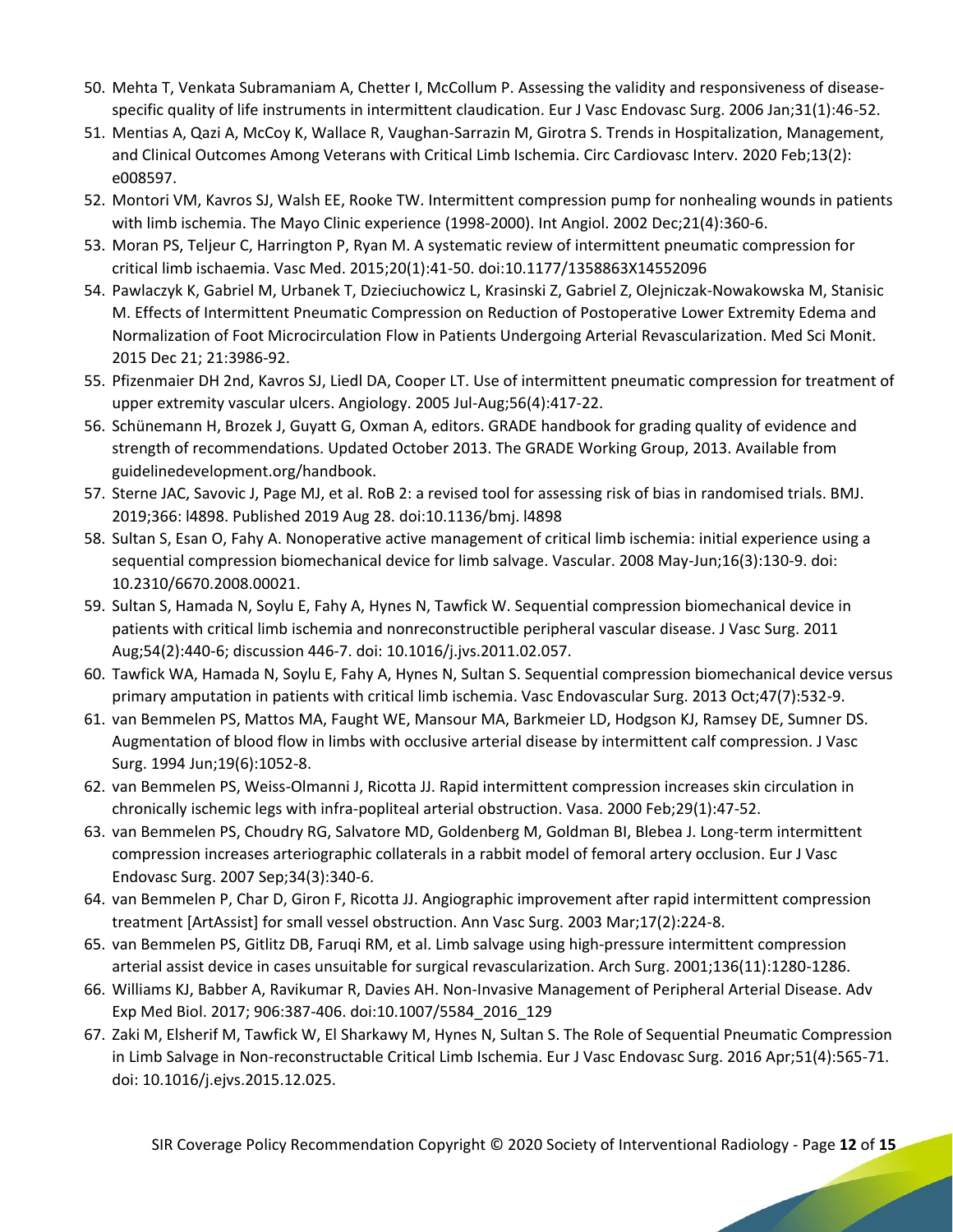68. Zaleska MT, Olszewski WL, Ross J. The long-term arterial assist intermittent pneumatic compression generating venous flow obstruction is responsible for improvement of arterial flow in ischemic legs. PLoS One. 2019 Dec 11;14(12): e0225950.

#### **Authors**

#### **SIR's Carrier Advocacy Workgroup (CAW)**

**Chair/Steering:** C. Matthew Hawkins, MD, FSIR

**Workgroup members**: Akhilesh K. Sista MD, FSIR; Alexandra Fairchild, MD; Caleb Heiberger; Cane Hoffman; David Tabriz, MD; Donald Garbett, MD; Evan W. Harris, MD; John Peter Karageorgiou, MD; Joseph Miller MD, MS; Michael Schacht MD, MBA; Michelle Shnayder-Adams, MD,MPH; Minhaj Khaja, MD, MBA, FSIR; Nishita Kothary, MD, FSIR; Oleksandra Kutsenko, MD; Robert Kennedy, MD; Simon Long, MD; Will Lindquester, MD

Staff support: Miata Koroma, Ashley Maleki, Judi Buckalew, Wafa Khan, Nazia Kazim, Brendon Alves

#### **Financial statements**

These coverage recommendations were developed in their entirety by the Society of Interventional Radiology (SIR)). All participating authors have disclosed potential conflicts of interest consistent with SIR's disclosure policy.

#### **Author disclosures**

No financial disclosures.

#### **Comments**

Comments regarding the coverage recommendations may be submitted to [economics@sirweb.org](mailto:economics@sirweb.org) and will be considered in the development of future revisions of the work.

#### **Disclaimer:**

Disclaimer: This coverage recommendation is proprietary information owned by the Society of Interventional Radiology (SIR). SIR members and other lawful purchasers of this document are authorized to use this recommendation for personal use only. Distribution beyond the member or purchaser's personal use is expressly forbidden, absent written consent from SIR. SIR coverage recommendations should not be construed as including all proper methods of care or excluding other acceptable practices of care reasonably directed to obtaining the same results. The ultimate judgment regarding any specific procedure or treatment is to be made by the physician and patient considering all circumstances presented by the patient and the needs and resources particular to the locality or institution. The coverage recommendations do not represent a "standard of care," nor are they intended as a fixed treatment protocol. It is anticipated that there will be patients who will require less or more treatment than the average. It is also acknowledged that in atypical cases, treatment falling outside these criteria will sometimes be necessary. This document should not be prescribing the type, frequency or duration of intervention. Treatment and accompanying payment should be based on this information in addition to an individual patient's needs as well as the doctor's professional judgment and experience. This document is designed to function as a guide and should not be used as the sole reason for denial of treatment and services. It is not intended to supersede applicable ethical standards or provisions of law. This is not a legal document.

SIR Coverage Policy Recommendation Copyright © 2020 Society of Interventional Radiology - Page **13** of **15**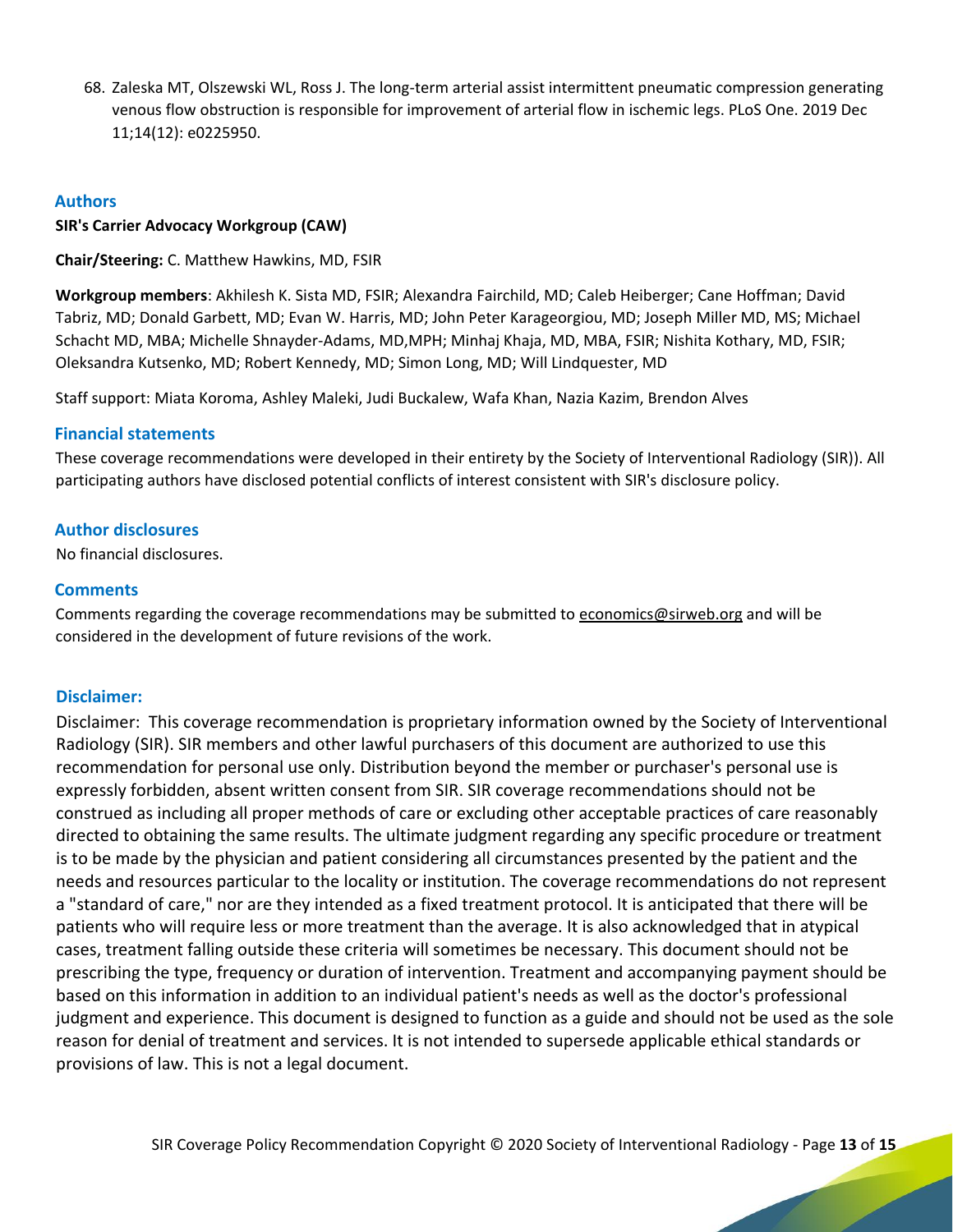#### **INTENTIONALLY LEFT BLANK**

SIR Coverage Policy Recommendation Copyright © 2020 Society of Interventional Radiology - Page **14** of **15**